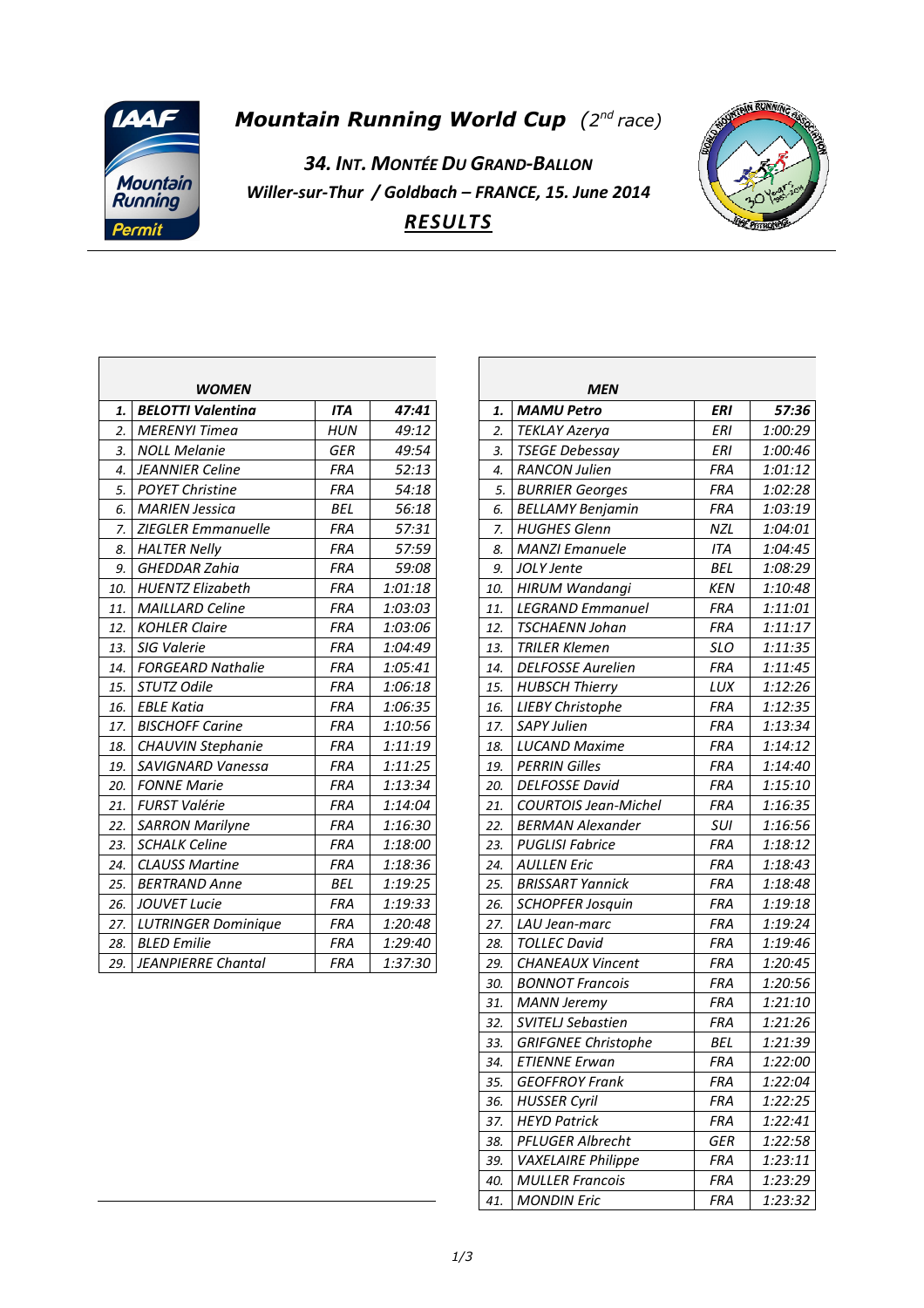| 42.        | BEMMER Pascal                                    | FRA               | 1:23:37            |
|------------|--------------------------------------------------|-------------------|--------------------|
| 43.        | <b>SCHIRRER Alain</b>                            | <b>FRA</b>        | 1:23:39            |
| 44.        | <b>CAUBERE Thierry</b>                           | <b>FRA</b>        | 1:23:46            |
| 45.        | <b>GLEICHAUF Oliver</b>                          | GER               | 1:23:49            |
| 46.        | <b>KHALFOUN Messaoud</b>                         | <b>FRA</b>        | 1:24:00            |
| 47.        | <b>WIDMER Benjamin</b>                           | <b>FRA</b>        | 1:24:28            |
| 48.        | <b>SCHALK Thomas</b>                             | <b>FRA</b>        | 1:24:42            |
| 49.        | <b>GARCIA Raul</b>                               | <b>FRA</b>        | 1:24:54            |
| 50.        | <b>ACKERER Julien</b>                            | <b>FRA</b>        | 1:25:00            |
| 51.        | <b>SCHMITT Marcel</b>                            | <b>FRA</b>        | 1:25:16            |
| 52.        | <b>FAHR Alain</b>                                | <b>FRA</b>        | 1:25:19            |
| 53.        | <b>STENGER Denis</b>                             | <b>FRA</b>        | 1:25:29            |
| 54.        | <b>WOHLGEMUTH Mathieu</b>                        | <b>FRA</b>        | 1:25:36            |
| 55.        | COLLE Didier                                     | <b>FRA</b>        | 1:25:46            |
| 56.        | <b>CLAR Mathieu</b>                              | <b>FRA</b>        | 1:26:10            |
| 57.        | <b>BAECHER Nicolas</b>                           | <b>FRA</b>        | 1:26:25            |
| 58.        | <b>WAGNER Arnaud</b>                             | <b>FRA</b>        | 1:26:36            |
| 59.        | <b>DECKERT Yves</b>                              | <b>FRA</b>        | 1:26:48            |
| 60.        | <b>BEYER Philippe</b>                            | <b>FRA</b>        | 1:27:19            |
| 61.        | SPACH Tom                                        | <b>FRA</b>        | 1:27:33            |
| 62.        | <b>SICOT Patrick</b>                             | <b>FRA</b>        | 1:27:36            |
| 63.        | <b>MEYER David</b>                               | <b>FRA</b>        | 1:27:54            |
| 64.        | <b>PARMENTIER Thierry</b>                        | FRA               | 1:28:13            |
| 65.        | <b>MOREAU Sebastien</b>                          | <b>FRA</b>        | 1:28:17            |
| 66.        | <b>SENGLER Michel</b>                            | <b>FRA</b>        | 1:28:33            |
| 67.        | <b>PFEIFFER Eric</b>                             | <b>FRA</b>        | 1:29:00            |
| 68.        | MALCOTTI Jb                                      | <b>FRA</b>        | 1:29:19            |
| 69.        | ALBRECHT Jean-marie                              | <b>FRA</b>        | 1:29:31            |
| 70.        | <b>RAPP Olivier</b>                              | <b>FRA</b>        | 1:29:31            |
| 71.        | <b>PONCET Jacques</b>                            | FRA               | 1:29:44            |
| 72.        | <b>SCHMITT Thomas</b>                            | FRA               | 1:29:47            |
| 73.        | <b>BORNERT Jean-Emmanuel</b>                     | <b>FRA</b>        | 1:29:50            |
| 74.        | <b>JENN Nicolas</b>                              | FRA               | 1:29:51            |
| 75.        | <b>JEANGEORGES Fabien</b>                        | <b>FRA</b>        | 1:29:54            |
| 76.        | <b>COUVET Thierry</b>                            | FRA               | 1:30:16            |
| 77.        | <b>BRAGA Andrea</b>                              | <b>FRA</b>        | 1:30:18            |
| 78.        | URBAN Bruno                                      | FRA               | 1:30:38            |
| 79.        | <b>CANAL Yves</b>                                | FRA               | 1:30:38            |
| 80.        | <b>MOREAU Loic</b>                               | FRA               | 1:30:46            |
| 81.        | <b>GRIOT Bertrand</b>                            | FRA               | 1:30:48            |
| 82.        | <b>DUBOURGNOUX Nicolas</b>                       | FRA               | 1:30:49            |
| 83.        | <b>MULLER Maurice</b>                            | <b>FRA</b>        | 1:30:52            |
| 84.        | <b>BELLI Philippe</b>                            | <b>FRA</b>        | 1:30:58            |
| 85.        | <b>GASCON Patrice</b>                            | FRA               | 1:31:06            |
| 86.        | <b>HANSBERGER Olivier</b>                        | <b>FRA</b>        | 1:31:37            |
| 87.        | MAZE Lionel                                      | FRA               | 1:31:50            |
| 88.        | EHRET Christian                                  | <b>FRA</b>        | 1:32:28            |
| 89.        | <b>MILLET Eric</b>                               | FRA               | 1:32:28            |
| 90.        | STORCHI Pascal                                   | <b>FRA</b>        | 1:32:31            |
| 91.        | LAFOESTE Jean-louis                              | FRA               | 1:32:39            |
| 92.        | <b>LECLERE Charles Edouard</b>                   | <b>FRA</b>        | 1:32:44            |
| 93.<br>94. | <b>COLIN Damien</b><br><b>DOEBELIN Christian</b> | FRA<br><b>FRA</b> | 1:32:48<br>1:33:09 |
| 95.        | EICHHOLZER Paul                                  | FRA               | 1:33:23            |
| 96.        | LECRAS Alexis                                    | <b>FRA</b>        | 1:33:29            |
| 97.        | GUILBERT Robert                                  | <b>FRA</b>        | 1:33:43            |
| 98.        | <b>MULLER Vincent</b>                            | <b>FRA</b>        | 1:33:54            |
|            |                                                  |                   |                    |

| 99.  | <b>BLAES Bernard</b>       | FRA        | 1:34:08 |
|------|----------------------------|------------|---------|
| 100. | PASCARD Sylouan            | FRA        | 1:34:09 |
| 101. | <b>BORNERT Rémi</b>        | FRA        | 1:34:11 |
| 102. | <b>SCHIEBER Alain</b>      | FRA        | 1:34:13 |
| 103. | <b>ROSAIN Romuald</b>      | FRA        | 1:34:14 |
| 104. | <b>RICHE Matthieu</b>      | <b>FRA</b> | 1:34:18 |
| 105. | <b>CLEMENT Alain</b>       | FRA        | 1:34:23 |
| 106. | <b>WALTER Henri</b>        | <b>FRA</b> | 1:34:28 |
| 107. | <b>CARRADORE Anthony</b>   | FRA        | 1:34:30 |
| 108. | <b>GROSS Rene</b>          | <b>FRA</b> | 1:34:32 |
| 109. | FRIEDELMEYER René          | <b>FRA</b> | 1:35:02 |
| 110. | <b>LORRAIN Yoann</b>       | <b>FRA</b> | 1:35:12 |
| 111. | <b>CUBELLO Edouardo</b>    | <b>FRA</b> | 1:35:45 |
| 112. | <b>HERZOG Yves</b>         | <b>FRA</b> | 1:36:07 |
| 113. | VALDENAIRE Alain           | <b>FRA</b> | 1:36:37 |
| 114. | <b>LE METAYER Francois</b> | <b>FRA</b> | 1:36:37 |
| 115. | <b>BUSSONNAIS Xavier</b>   | FRA        | 1:36:54 |
| 116. | <b>PLOT Olivier</b>        | FRA        | 1:36:59 |
| 117. | PEVERELLI Jean-louis       | FRA        | 1:37:15 |
| 118. | <b>CASTELL Stephane</b>    | FRA        | 1:37:18 |
| 119. | ZUG Francis                | FRA        | 1:37:20 |
| 120. | <b>SPENLE Jean Martin</b>  | <b>FRA</b> | 1:37:21 |
| 121. | <b>BRUNE Etienne</b>       | <b>FRA</b> | 1:37:29 |
| 122. | <b>HUTTER Nicolas</b>      | FRA        | 1:37:31 |
| 123. | <b>HERNANDEZ Francis</b>   | <b>FRA</b> | 1:37:37 |
| 124. | <b>LIENERT Philippe</b>    | FRA        | 1:37:50 |
| 125. | <b>WEYMANN Marcel</b>      | <b>GER</b> | 1:37:52 |
| 126. | <b>CLAUDE Didier</b>       | FRA        | 1:37:56 |
| 127. | <b>PERIH Roland</b>        | <b>FRA</b> | 1:37:59 |
| 128. | <b>MANNHEIM Sebastien</b>  | <b>FRA</b> | 1:38:11 |
| 129. | <b>GOTTAR Stephane</b>     | <b>FRA</b> | 1:38:19 |
| 130. | HIRTZ Bernard              | <b>FRA</b> | 1:38:27 |
| 131. | <b>HAENIG Jean-marie</b>   | <b>FRA</b> | 1:38:32 |
| 132. | <b>HOUSSIN Sébastien</b>   | <b>FRA</b> | 1:38:39 |
| 133. | <b>NAEGELIN Fabien</b>     | FRA        | 1:38:48 |
| 134. | <b>ISSEMANN Sylvain</b>    | FRA        | 1:38:50 |
| 135. | <b>BERDONNIER Nicolas</b>  | <b>FRA</b> | 1:38:58 |
| 136. | <b>ROGER Philippe</b>      | <b>FRA</b> | 1:39:01 |
| 137. | RINGENBACH Christophe      | FRA        | 1:39:13 |
| 138. | KIPFER David               | <b>FRA</b> | 1:39:20 |
| 139. | <b>MARCHAL Etienne</b>     | FRA        | 1:39:26 |
| 140. | <b>KAPPS Dominique</b>     | FRA        | 1:39:28 |
| 141. | <b>TISSAIRE Eric</b>       | FRA        | 1:39:37 |
| 142. | JOST Claude                | FRA        | 1:39:41 |
| 143. | <b>MORI Renato</b>         | FRA        | 1:39:42 |
| 144. | <b>SPINNER Mathieu</b>     | <b>FRA</b> | 1:39:46 |
| 145. | <b>HAISMANN Jean-Luc</b>   | FRA        | 1:39:49 |
| 146. | <b>RIGAULT Nicolas</b>     | <b>FRA</b> | 1:39:53 |
| 147. | <b>VALDENAIRE Marcel</b>   | FRA        | 1:40:06 |
| 148. | <b>MARTZ Jean-louis</b>    | <b>FRA</b> | 1:40:24 |
| 149. | <b>BASTIAN Eric</b>        | FRA        | 1:40:38 |
| 150. | <b>JAMBOIS Martin</b>      | <b>FRA</b> | 1:40:56 |
| 151. | <b>HENRY Emmanuel</b>      | FRA        | 1:40:57 |
| 152. | <b>SARRADE Benoit</b>      | <b>FRA</b> | 1:41:03 |
| 153. | <b>GUIOT Xavier</b>        | FRA        | 1:41:22 |
| 154. | <b>BILLY Jacques Henry</b> | BEL        | 1:41:29 |
| 155. | TOUSSAINT Jean-Claude      | FRA        | 1:41:30 |
|      |                            |            |         |